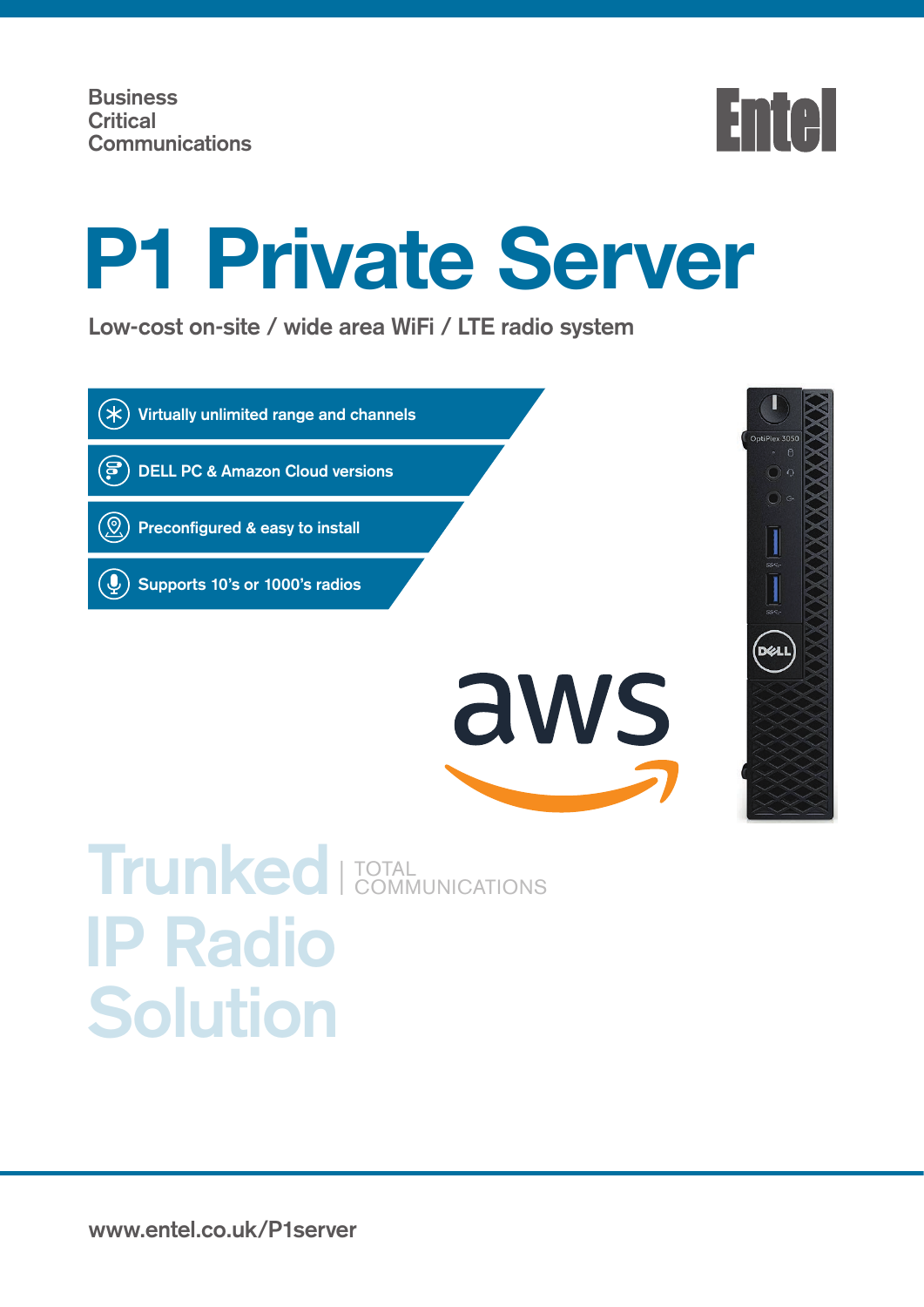# **P1 Private Server**

**Low cost on-site / wide area WiFi / LTE radio system**

Entel's P1 server is at the heart of our new P1 radio system. P1 is equally at home in a small, on-site, WiFi only system or a national network with thousands of radios. Entel's 500 user P1 Server delivers the equivalent of a large Digital trunked network but at the cost of a single DMR repeater with aerial system.

#### **Channels**

A P1 server delivers a virtually unlimited number of crystal clear, interference free channels in both city and rural environments. Providing as many simultaneous calls as you have radio.

#### **Range**

A single P1 server is all you need to cover all the sites / area you require. Range is only limited by the networks being used. For example Entel's DN495 radio, with our four UK network roaming SIM covers approximately 94% of the UK landmass plus Europe. Other variants of the DN495 radio are available that are optimised for use in other countries. DN495 radios will also work globally wherever there is access to a WiFi network with an internet connection.

#### **Simple**

P1 is a simple solution to deliver with no ongoing radio license or aerial site rental fees to pay. Entel installs and preconfigures the software for you, all you need to do is program to your customers specific needs e.g. Group aliases, Emergency settings, GPS on or off etc.

#### **Robust**

When P1 is deployed with a low cost backup server and our 4-Network SIM's you have an extremely high degree of server and network redundancy. In the unlikely event of two UK cellular networks going down simultaneously you still have access to two more and their thousands of individual base stations.

#### **Secure**

Entel's P1 server can be configured to support AES256 bit encryption ensuring the highest level of encryption when used with Entel's DN495 radios.

#### **Simple to maintain**

P1 radios and server can remotely re-programmed over the air / internet without having to visit site. A P1 server installed in Amazon cloud can be maintained instantly from anywhere in the world.

#### **DELL PC and Amazon cloud options**

The cloud server has the benefit of the lowest up-front costs, is easier to maintain, very secure, is easier to backup and implement redundant servers. There are some moderate ongoing fees associated with hosting your server in the cloud (which can be avoided by using a DELL PC server).

A DELL PC based P1 server, which can support up-to 500 DN400 radios, has a higher up-front cost (about the same as a single DMR repeater and aerial system) but has the benefit of little or no on-going costs. A DELL PC P1 server can be used off-line, e.g. with no internet connection making it ideal for mine / tunnel communications, cruise ships etc.

#### **Voice, Data, location & Message Recording**

P1's built in safety and evidence recording is ideal to monitoring and logging safety of your staff, e.g. parking attendants, social workers etc. This feature can easily be disabled (should you prefer not to record anything at all).

#### **Key benefits of P1 over other types of radio systems**

- In many cases P1 is much lower in cost and delivers far superior performance and features
- No channel limitations, you get a virtually unlimited number of crystal clear, interference free, private channels (groups)
- Virtually unlimited number of one-to-one calls (you can make as many simultaneous calls as you have radios)
- Virtually unlimited range, e.g. with Entel's optional low-cost EU roaming SIM DN495 covers 94% UK landmass, most of Europe plus any accessible WiFi networks globally
- Rapid deployment almost anywhere, no need to wait for radio licenses, aerial systems to be installed etc.
- Everything is over the air programmed, no need to visit site or courier radios back and forth.
- Offers a higher degree of infrastructure redundancy
- Native integration with Smartphones
- Advanced, low-cost, all-in-one, desktop dispatcher (costs less than a fixed mobile)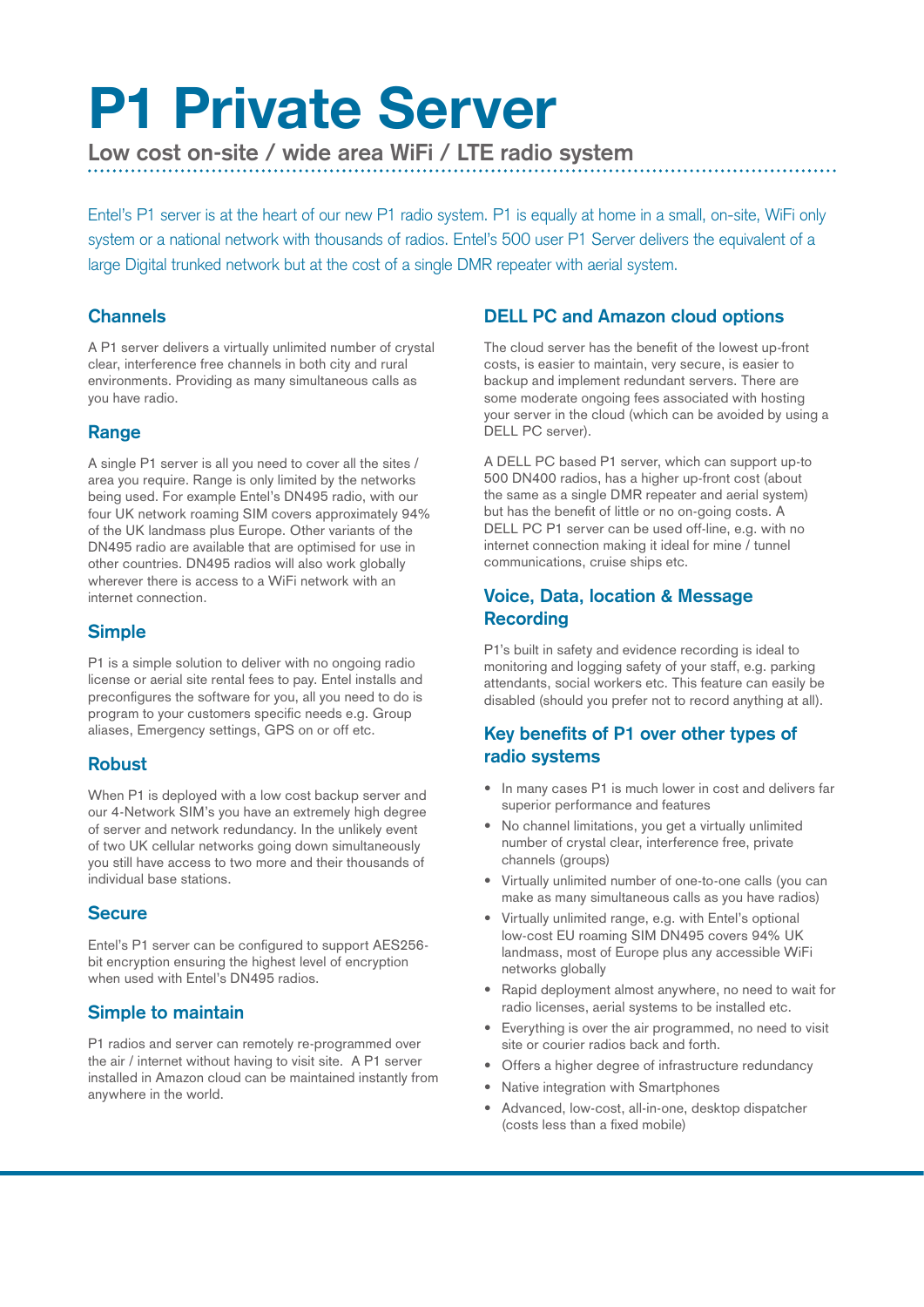#### **Key features**

#### **VOICE**

- Group and individual calling
- Broadcast / All call\*
- Priority call (call interrupt)
- Talk Group monitor (listen to two or more groups at a time)
- Dynamic calls
- Contact book
- Voice recording

#### **MESSAGING & DATA**

- Send / receive text messages to / from a DN radio\*
- Send text messages to some / group / all DN radios\*
- GPS location data
- Data recording

#### **EMERGENCY**

- Emergency / Lone-Worker / Man-Down (with DN radios)
- Emergency call GPS location
- Remote mic live

#### **GENERAL**

- Communication with existing radio systems (requires Radio Gateway)
- Remote configuration and programming over IP
- Presence check (see who is on-line)

#### **Typical configurations and applications**



#### **Single site – Existing WiFi Mesh / Wired network**

- Warehousing / Manufacturing
- Mines / Tunnels
- Cruise ships / Leisure
- Shopping centre / Retail
- Sports grounds



#### **Multi-site – Existing WiFi networks**

- Hotel chains
- Healthcare
- Universities / Student accommodation
- Retail chains
- Manufacturing

\* Feature in development as of Mar 2021, please check availability with Entel